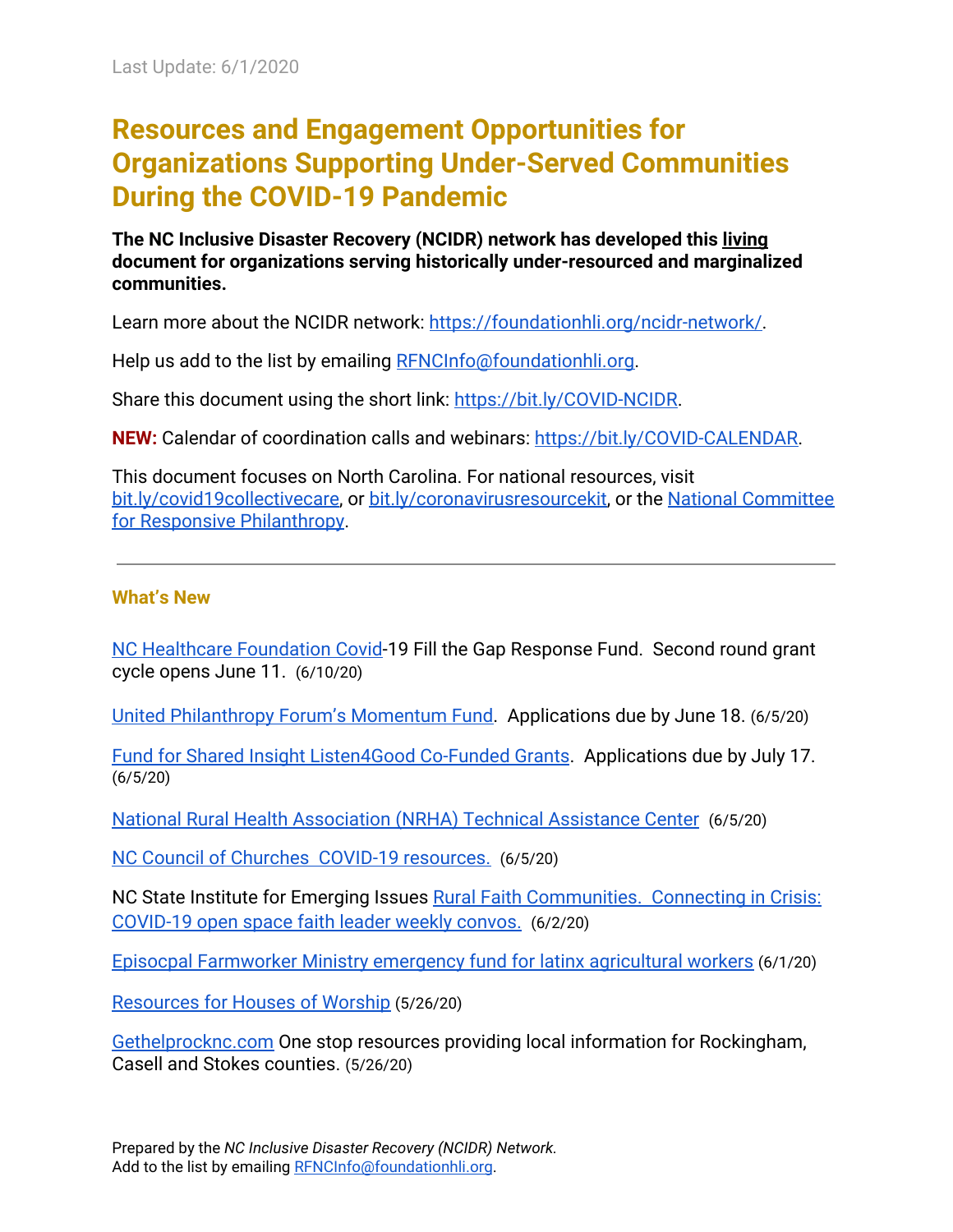# **Table of Contents**

(click the link to jump to that section, or use the document outline to the left)

[General Information and Mutual Aid:](#page-1-1) Health, Safety, Food, Legal [Financial Resources](#page-4-1): Grants and Loans [Resources for Specific Communities](#page-8-1): Faith, Farmers, Migrants, Disability, Students, Justice-Involved, En Espanol [Public Engagement:](#page-10-0) Coordination Calls and Needs Assessments [Policy and Advocacy](#page-11-0) [Web Conferencing and Remote Work Tools](#page-12-0) [Volunteer](#page-12-1) [Bonus: Resource Guides,](#page-13-0) Success Stories and Models, Summary of Gaps and Needs

# <span id="page-1-1"></span>**General Information and Mutual Aid**

## <span id="page-1-0"></span>**Health and Wellbeing**

- 1. **NC Department of Human and Health Services (NCDHHS).** Guidance and executive orders specific to North Carolina. [English.](http://ncdhhs.gov/coronavirus) [En español](https://www.ncdhhs.gov/divisions/public-health/coronavirus-disease-2019-covid-19-response-north-carolina/recursos-e).
- 2. **Center for Disease Control and Prevention (CDC)**. Frequently updated information and guidance about COVID-19 here: **[English.](https://www.cdc.gov/coronavirus/2019-nCoV/index.html) [En español.](https://www.cdc.gov/coronavirus/2019-ncov/index-sp.html)** [中文](https://www.cdc.gov/coronavirus/2019-ncov/index-Chinese.html).
- 3. **Oral Health.** A [map](https://oralhealthnc.org/covid-19/) of options for urgent oral health needs during the COVID-19 outbreak, developed by the NC Oral Health Collective. Oral health service sites have been advised to remain open only for emergency services at this time.
- 4. **Prescription Drug Cost Assistance.** The NC MedAssist Crisis Fund will be dedicated to covering the medication cost of individuals who are dealing with a loss of income and insurance because of the COVID-19 crisis.[How to Enroll](https://medassist.org/how-to-enroll/).
- 5. **[National Rural Health Association \(NRHA\) Technical Assistance Center](https://www.ruralhealthweb.org/programs/nrha-covid-19-technical-assistance-center?fbclid=IwAR00XcpJhXtgiWt_GuAv7KnA8_SgKWTxA_8Hk1QWAE7DqhuUItBEgRSjFYc).** Created with the support of CoBank to provide strategic steps that will lend support and address the needs of rural health care providers and organizations.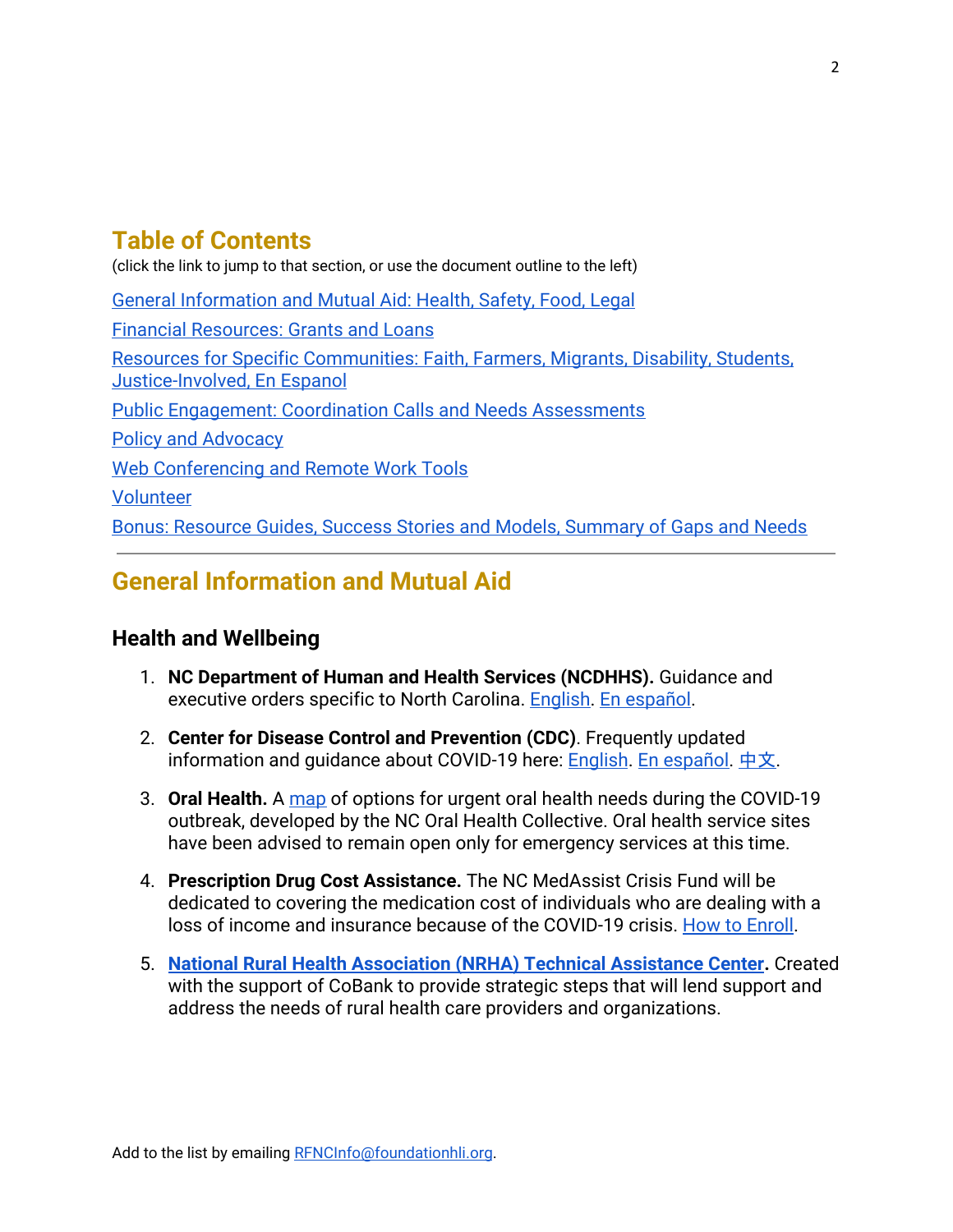## **Food and Food Safety**

1. **Parents who need food assistance for their children can text** FOODNC to 877-877 to locate nearby free meal sites. En español COMIDA to 877-877. Also <http://nokidhungrync.org/covid19/>.

#### 2. **Food Safety Information**

- a. [COVID-19 Food Safety | NC State Extension](https://foodsafety.ces.ncsu.edu/covid-19-resources/)  English and Español
- b. [General Information](https://ehs.ncpublichealth.com/docs/covid19/FoodSafetyFlyer-032020.pdf)
- c. [How to Safely Prepare Boxed Meals](https://ehs.ncpublichealth.com/docs/covid19/BoxedLunchGuidance.pdf)
- d. [Food Safety Guidance for School Meal Delivery](https://ehs.ncpublichealth.com/docs/covid19/DeliveryMealsFinal-032020.pdf)
- e. [Letter of Support for Continued Food Pantry Operations](https://foodsafety.ces.ncsu.edu/wp-content/uploads/2020/03/Open-letter-COVID-19-food-banks-3-17-20.pdf?fwd=no)
- f. [Protecting Yourself from COVID-19 in the Workplace](https://tools.niehs.nih.gov/wetp/index.cfm?id=2591)
- g. [ServeSafe Course for Restaurant Workers \(FREE\)](https://www.servsafe.com/Landing-Pages/Free-Courses)
- 3. [COVID-19 Farmers Market Advocacy Toolkit.](https://docs.google.com/document/d/1lV34JQ58fhtwioBYJ9TJx7MvrO6t8a39homfEYYYFh0/edit#heading=h.9jyytftyr1r0)
- 4. [Where to Buy Local While Social Distancing: On-Farm Pickups & More!](https://www.carolinafarmstewards.org/on-farm-pickups/)
- 5. National Restaurant Association Food Safety. [ServSafe foodhandler free](https://www.servsafe.com/Landing-Pages/Free-Courses) [classes.](https://www.servsafe.com/Landing-Pages/Free-Courses)

### **Mental and Behavioral Health**

- 1. **Hope4NC Helpline (1-855-587-3463).** Connects North Carolinians to additional mental health and resilience supports that help them cope and build resilience during times of crisis.
- 2. **Hope4Healers Helpline (919-226-2002).** Mental health and resilience supports for health care professionals, emergency medical specialists, first responders, other staff who work in health care settings and their families throughout the state who are experiencing stress from being on the front lines of the state's COVID-19 response.
- 3. **For providers, first responders, and other carers.** [Taking Care of Yourself So You](https://coeintegratedcare.org/wp-content/uploads/2020/04/COE-Taking-Care-of-Yourself.pdf) [Can Take Care of Others](https://coeintegratedcare.org/wp-content/uploads/2020/04/COE-Taking-Care-of-Yourself.pdf)**.**
- 4. **Other hotlines.**
	- a. **Optum** has a **toll-free 24-hour hotline** for people who are experiencing anxiety around COVID-19. Dial **866-342-6892**.
	- b. **National Disaster Distress Helpline.** 24-hour hotline that offers crisis counseling related to COVID-19. Dial **800-985-5990**.
	- c. **Trillium Health Resources** manages specialty behavioral health care for eastern North Carolinians across 26 counties. Their Access to Care Line is available 24 hours a day, 7 days a week by calling 1-877-685-2415.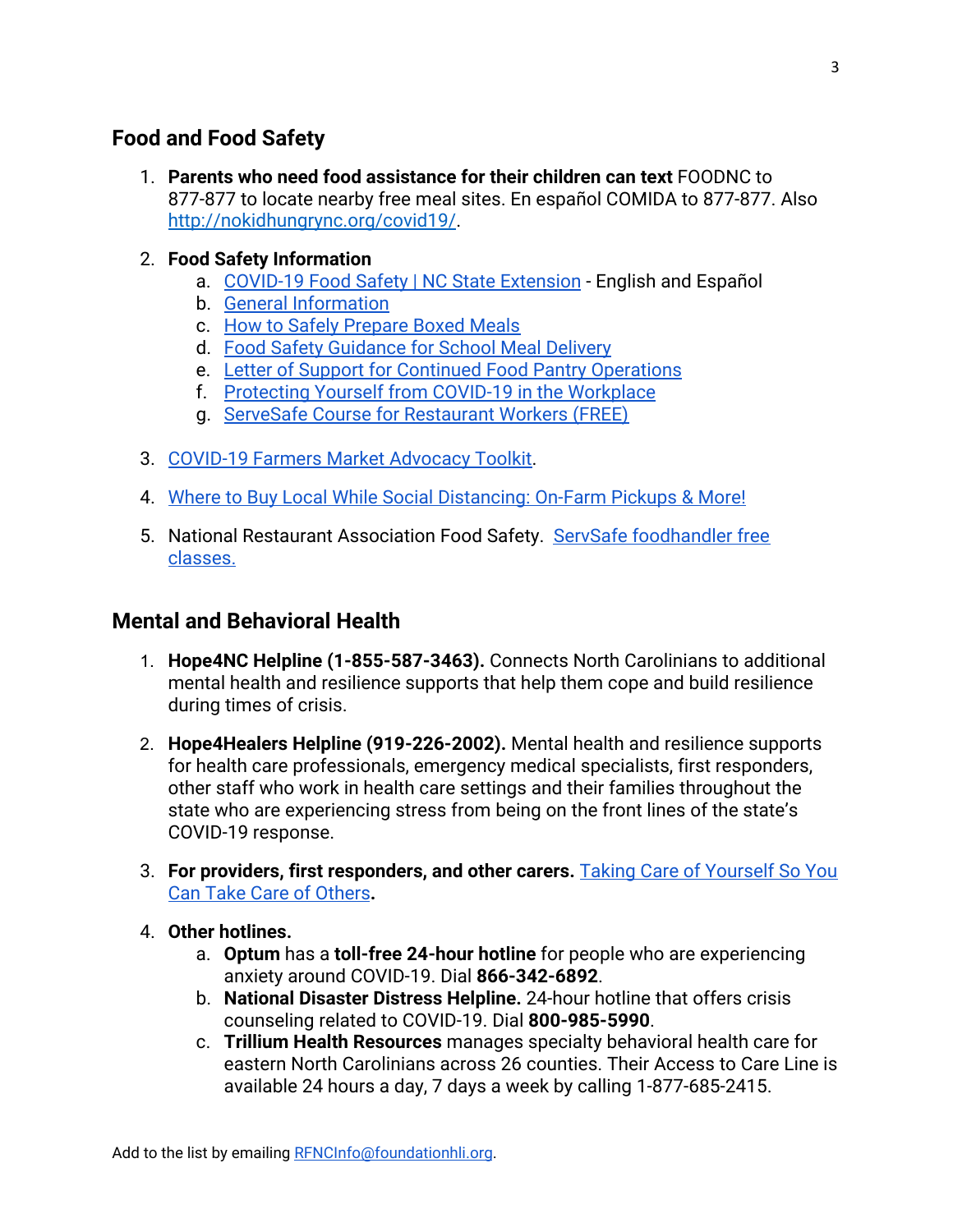- 5. **Highlander Center** is hosting bi-weekly online gatherings for folks to come together to share needs, strategies, and resources as the weeks unfold. Every other Wednesday starting March 18 at 7pm EST. Contact the Center via [email,](mailto:elizabeth@highlandcenter.org) [Facebook](https://protect-us.mimecast.com/s/U5SjCXDADvtnrV2F62hdM), [Twitter,](https://protect-us.mimecast.com/s/85l1CYEBEwt3BEMSGJ5Xz) and [Instagram](https://protect-us.mimecast.com/s/_SqfCZ6D6xSMBrlCKbULw) if you want to receive updates.
- 6. [SomeGoodNews](https://www.youtube.com/channel/UCOe_y6KKvS3PdIfb9q9pGug).
- 7. **Prevent Child Abuse North Carolina.org**. [Covid-19 Parent/Caregiver Guide.](https://www.preventchildabusenc.org/wp-content/uploads/2020/04/PCANC-COVID19-GUIDE.pdf) This provides a comprehensive guide provided by NC DHHS and Prevent Child Abuse North Carola for parents and caregivers. The guide includes hotline numbers, free educational apps and games, online therapy programs and much more.

## **Request Help and Mutual Aid**

- 1. **NC 211.** Dial 211, 888-892-1162, or text COVIDNC to 898-211 to get information about resources available in your community. Visit [211 Counts | Dashboard](https://nc.211counts.org/) for zip-code level data on the types of calls 211 is receiving.
- 2. Request food and prescription delivery. [CoronaCommunity.org.](https://www.coronacommunity.org/index.html#form)
- 3. [Carolina COVID-19 Student Service Corps.](http://go.unc.edu/ipep-cssc)
- 6. **Eastern NC Disaster Resources** shares regional information through this Facebook Group, maintained by [Genesis 457 CDC](https://www.peletahministries.com/genesis-457-cdc/) in New Bern. <https://www.facebook.com/groups/EasternNCdisasterresources/>

### **Legal Resources and Ethics**

- 1. **Legal Aid NC** has a self-help library with information for people to understand their legal rights during the COVID-19 outbreak. [Legal Aid During COVID-19](http://www.legalaidnc.org/get-help/self-help-library/disaster-relief/coronavirus-covid-19).
- 2. **NC Pro Bono Resource Center**. Resources for landlords, tenants, parents/guardians, debt relief, mortgages, powers of attorney, and more. <https://ncprobono.org/disaster/>
- 3. [Ethics Resources on the Coronavirus \(COVID-19\).](https://www.thehastingscenter.org/ethics-resources-on-the-coronavirus/) A resource center developed by the Hastings Center.
- 4. [Legal Aid of North Carolina, Inc. Disaster Relief Project.](https://drive.google.com/file/d/1DxLNGpTLwW63yeshcJpxhrWHbB3SCSCc/view?usp=sharing) Assisting low-income Hurricane Florence Survivors with establishing clear ownership of your land. Clarifying ownership is especially important if you are planning to apply to ReBUILD NC.
- 5. [The North Carolina Pro Bono Resource Center](https://drive.google.com/file/d/19yiKVZDrHeWFzX-Dg7bMMkYLy7YuQ4XR/view?usp=sharing) is partnering with NC law firms and Lawyers for Good Investment (L4GG) to launch a remote legal clinic to help small businesses and non-profits with legal needs from the impact of COVID-19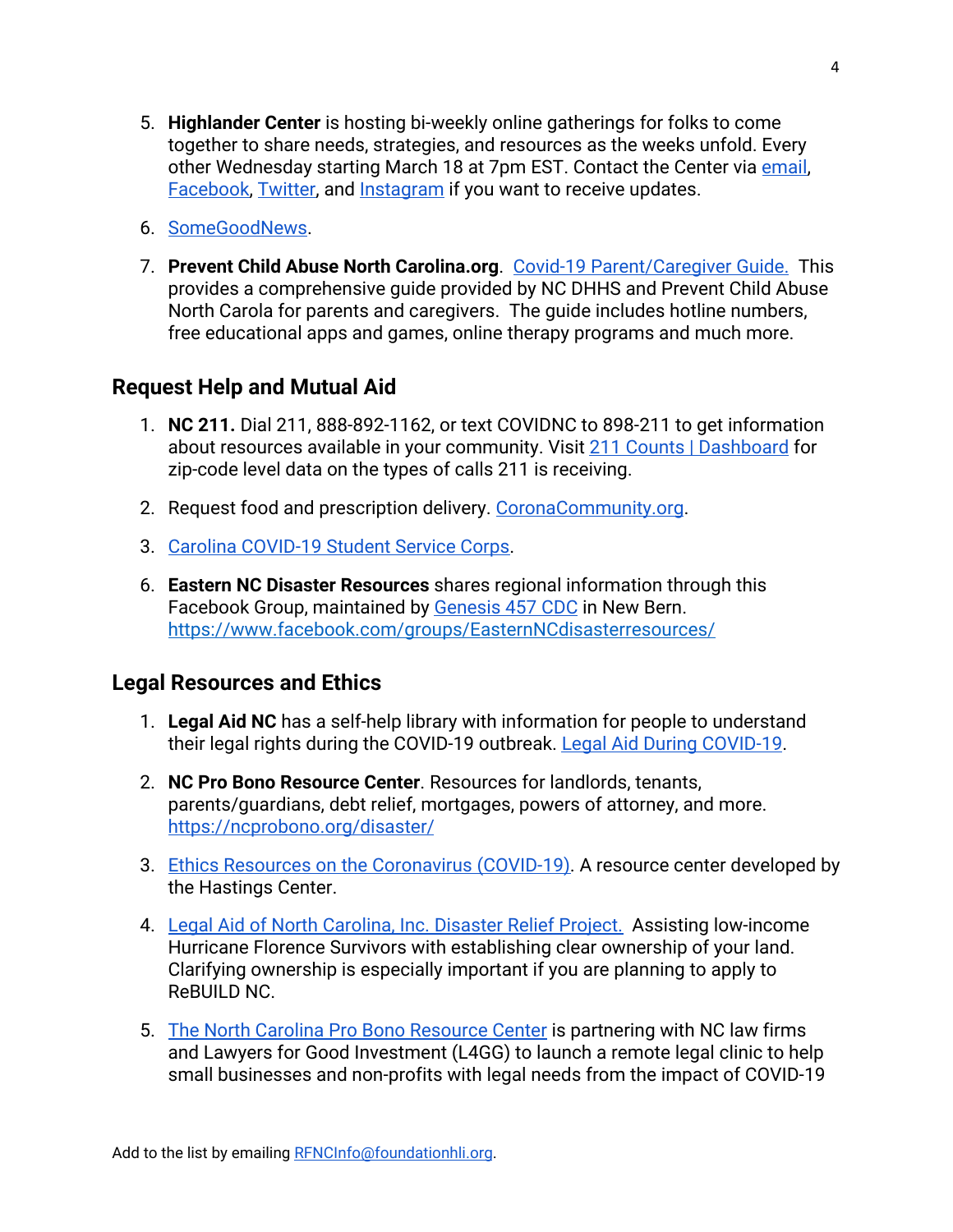## <span id="page-4-1"></span>**Financial Resources**

#### <span id="page-4-0"></span>**Grants -- Statewide**

- **1. North Carolina Funding Lists.**
	- a. [COVID-19 Grants & Response Funds | NC Network of Grantmakers](https://ncgrantmakers.org/COVID-19-Resources-3)
	- b. Emergency Feeding/Hunger Relief. [Grant Opportunities and COVID-19](https://docs.google.com/document/d/14qMYuXdofhaTrEbPJZ5enr_HC6lHgmP51b6lNmIAOzQ/) [Grants | Farm 2 School Coalition.](https://docs.google.com/document/d/14qMYuXdofhaTrEbPJZ5enr_HC6lHgmP51b6lNmIAOzQ/)
- 2. Community Food Strategies is offering block grants up to **\$1000 each to food councils** in our network to support immediate and long-term relief efforts. [Apply](https://communityfoodstrategies.org/2020/04/13/2020-covid-19-block-grants/) [here](https://communityfoodstrategies.org/2020/04/13/2020-covid-19-block-grants/).
- 3. **Southern Vision Alliance's Frontlines Leaders Fund.** Small grants of up to \$500 to neighborhood-based and local organizing efforts in response to COVID-19. Priority will be given to efforts led by workers, LGBTQ people, youth and students, Black people and people of color, rural communities, disabled people, migrants, and families." [Apply for funds](https://southernvision.org/frontlines-funds/covid19-response/)**.**
- 4. **Southern Vision Alliance's Migrant Solidarity Fund**. Mutual Aid and emergency assistance to migrants impacted by the COVID-19 crisis. This fund prioritizes undocumented migrants who are not able to access social services and social support programs. As of right now, the fund is prioritizing individuals and families living in Charlotte-Mecklenburg or Wake County. [Learn more.](https://southernvision.org/frontlines-funds/solidaridad-migrante/)
- 5. **NC Healthcare Foundation.** The fund is designed to bolster and support the efforts of government and public health officials responding to all aspects of the outbreak in North Carolina. The first round of grants have been awarded. [Check](https://www.ncha.org/fill-the-gap-fund/#fund-distributions-to-date) [out the list](https://www.ncha.org/fill-the-gap-fund/#fund-distributions-to-date). The second round opens Thursday, June 11 with a special emphasis on serving Native American populations and collaborative projects. <https://www.ncha.org/fill-the-gap-fund>. [How to apply.](https://www.ncha.org/fill-the-gap-fund/#gap-fund-how-to-apply)
- 6. **Resourceful Communities** [Rural Community COVID-19 Emergency Grants](https://www.conservationfund.org/our-work/resourceful-communities/covid-19-resources?eType=EmailBlastContent&eId=7598de2e-56a0-4cb0-97c2-b3dc601a3599). Providing grants of either \$5,000 or \$10,000 to support the rapid response efforts of rural, grassroots organizations addressing both the new and exacerbated challenges their communities face due to the COVID-19 crisis. **Deadline: Monday, June 1, 2020**
- 7. **FEMA Public Assistance.** For nonprofits, state and local government, and houses of worship. [Details about eligible expenses](https://drive.google.com/open?id=1tR3M3w9186vxpPOkEGh7KTYaIaAQ3u5a). Questions? 919-825-2548 or [pahotline@ncem.org.](mailto:pahotline@ncem.org)
- 8. **NC Division of Emergency Management and the UNC School of Government** have partnered to produce a tutorial series on the *FEMA Public Assistance Program and FEMA reimbursement* for the COVID-19 event. Provides helpful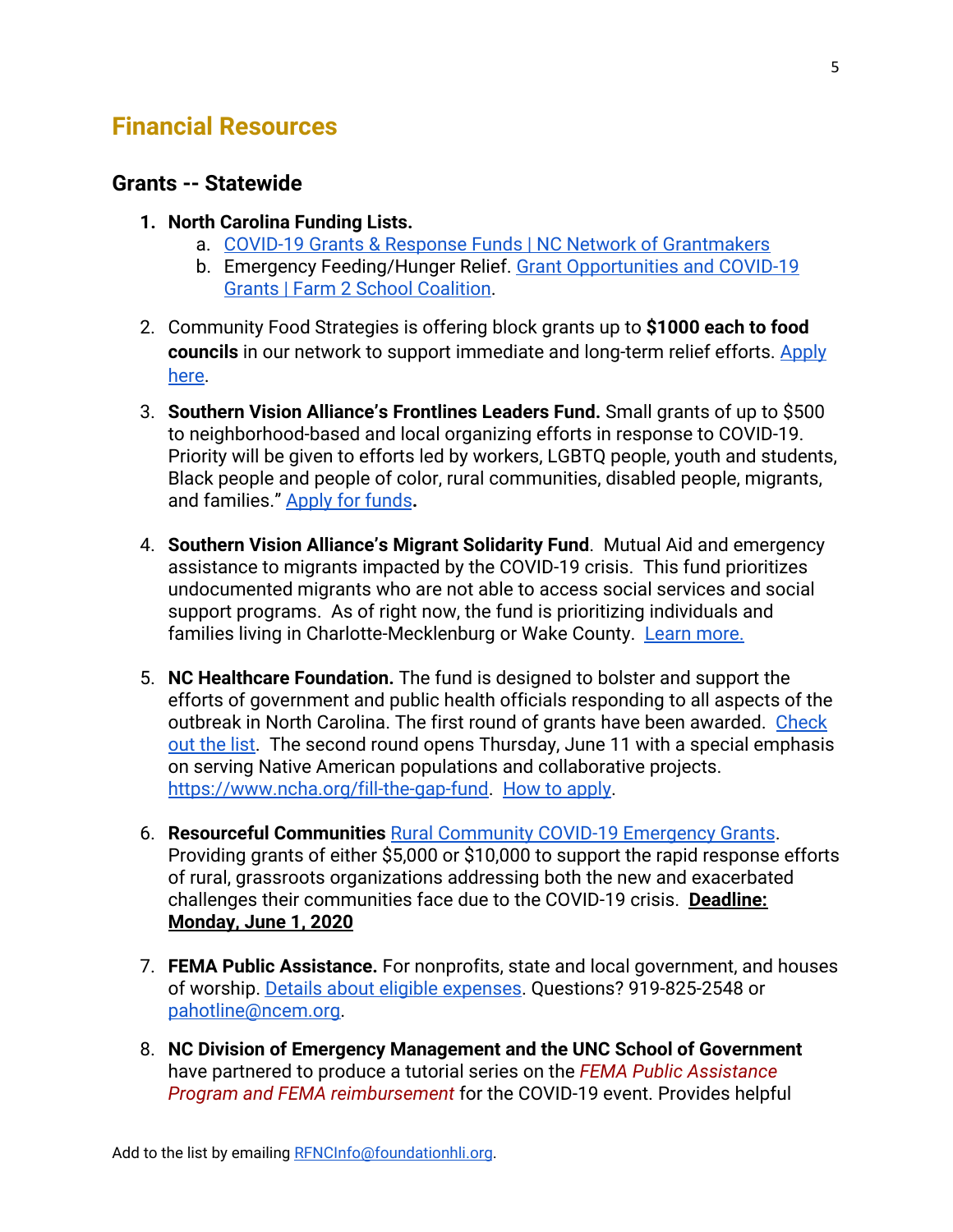information on the FEMA reimbursement process. The tutorial series is available at this [link.](https://vimeo.com/showcase/7066486)

### 9. **Farmers**

- a. **Rural Advancement Foundation International-USA (RAFI-USA).** Emergency grants of \$500 to farmers. [Apply for funds](https://docs.google.com/forms/d/e/1FAIpQLSdgLnv0kW_FyXAs62GHUxxdSoPjmjEf9Dqd3mV-QbU2DlECTA/viewform).
- b. **American Farmland Trust**. Emergency grants of \$1,000. [Apply for funds](https://farmland.org/farmer-relief-fund/).

### <span id="page-5-0"></span>10.**Workers**

- a. **NEW: Episocpal Farmworker Ministry** has an emergency fund for latinx agricultural workers (including field workers and workers at meat processing plants, animal farms, nurseries, or packing houses) in Sampson, Lenoir, Harnett, Johnston, Duplin, Bladen and Wayne counties who were affected by the pandemic because of loss of work or because they tested positive for the virus and had unexpected expenses. Referrals can be made to esmeralda@efwm.org. Individual workers who are interested should text *COVID19* to 910.935.0316 and someone will call them back.
- b. **Day One Disaster Relief**. Microgrants to individuals for loss of income as a result of businesses closing. [Rapid Response to COVID-19 in NC](https://www.gofundme.com/f/rapid-response-to-coronavirus-in-nc).
- c. **NC Artist Relief Fund.** [Apply for funds.](https://visualartexchange.wufoo.com/forms/r545x8q1supxwk/)
- d. **Livestock and poultry farmers.** [Apply for funds.](https://foodanimalconcernstrust.org/minigrants)
- e. [Service Industry Workers Advocates of North Carolina Inc. \(SIWANC\)](https://www.gofundme.com/f/creating-social-distance-the-triangle-nc).
- f. [NC Restaurant Workers Relief Fund.](https://www.ncrestaurantrelief.com/apply)
- g. [Restaurant Employee Relief Fund](https://rerf.us/)**.**
- h. [Bartender Emergency Assistance Program.](https://www.usbgfoundation.org/beap?fbclid=IwAR1qiX9mNONW1Go0ISAvxnB9aXOkUssyFzTwaxBUTZuc8iz23I-mR-heIOA)
- i. [Restaurant Opportunity Centers Disaster Relief Fund.](https://rocunited.org/relief/)
- j. [James Beard Foundation: Food and Beverage Industry Relief Fund.](https://805undocufund.org/aplicar/)
- k. [Another Round Another Rally](https://anotherroundanotherrally.org/).
- l. Model for patrons to tip bar and restaurant staff using Venmo, Paypal, or CashApp. [Boone/Watauga County Tip Jar](https://docs.google.com/spreadsheets/d/18-wnyUbAOQtcZssYuBZY1je9p3VzmVSS3-XV-LOhpug/edit?fbclid=IwAR2xJUKOQWx-STgzK_nIsk3hsL2QgOtFk1onUKeuLiraoj1LbdCyXURZWQw#gid=0).
- m. [Foundation for Contemporary Arts Emergency Grants COVID-19 Fund.](https://foundationforcontemporaryarts.submittable.com/submit/b9feb8b2-3b40-4a12-bee3-b0e71294d17f/fca-emergency-grants-covid-19-fund)
- n. [One Fair Wage Emergency Fund](https://ofwemergencyfund.org/) for restaurant workers, gig workers and other hourly workers.
- o. [Pen America](https://pen.org/writers-emergency-fund/) Writers' Emergency Fund.
- p. U.S. Department of Labor [COVID-19 Dislocated Worker Grants](https://www.dol.gov/agencies/eta/dislocated-workers/grants/covid-19)
- q. [USBG National Charity Foundation](https://www.usbgfoundation.org/beap) bartender emergency assistance program.
- r. [Child Care Services Association COVID-19 Relief](https://childcareservices.org/ccsa-covid-19-relief-fund/) Fund for early childhood educators and workers.
- s. [Arts North Carolina COVID-19 Relief Funds](https://artsnc.org/advocacy/covid-19-resources/artist-relief-funds/) for artists and the arts.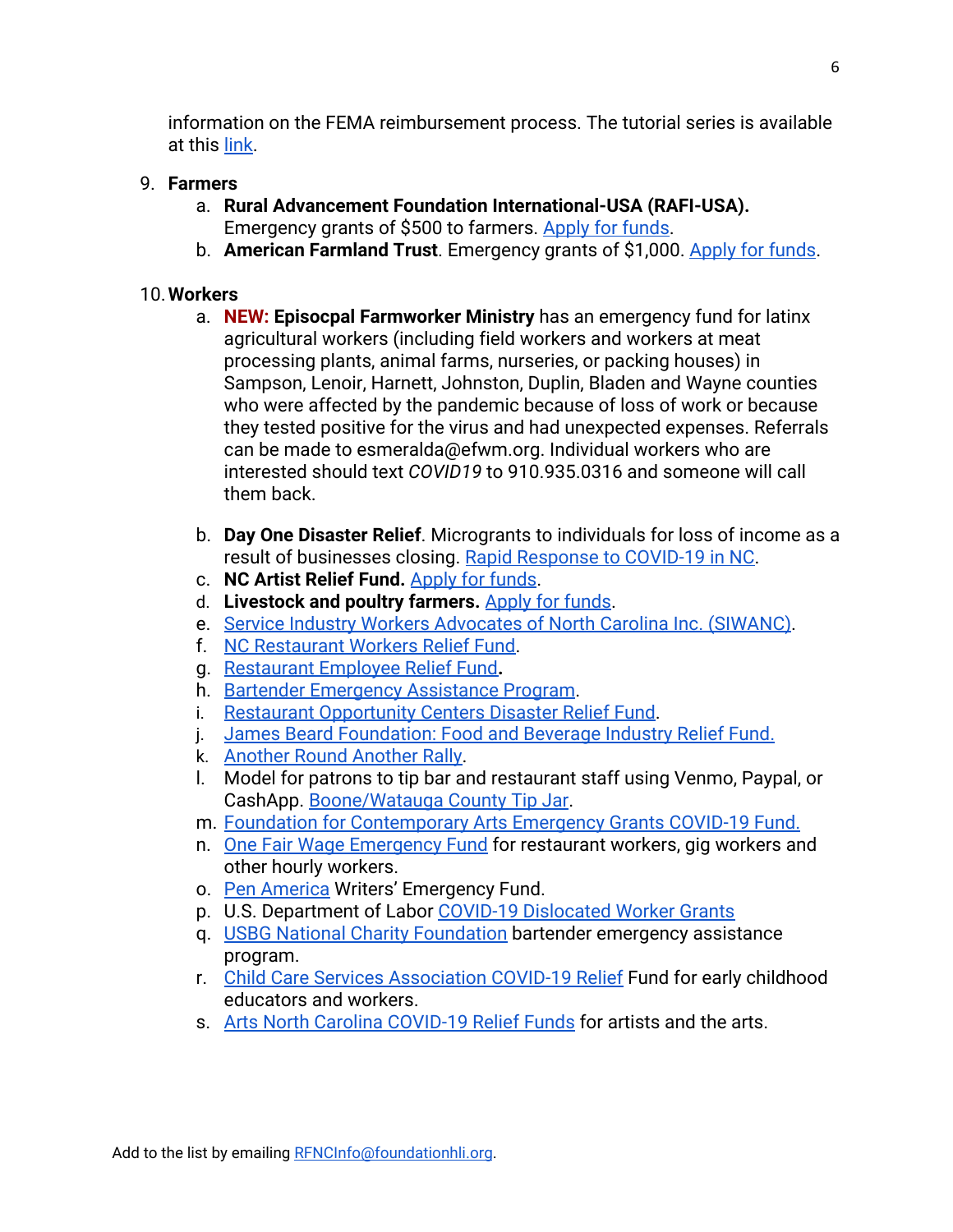**11.NC CARES: Humanities Relief Grant Program** launched by the North Carolina Humanities Councilto support humanities organizations impacted by COVID-19. [Link to RFP](http://www.nchumanities.org/content/nc-cares-humanities-relief-grants) and [grant guidelines](http://www.nchumanities.org/sites/default/files/documents/Grant%20Guidelines%202020%20NC%20CARES%20-%20Humanities%20Relief%20Grants_0.pdf)

### **12.National Funding Lists.**

- a. [COVID-19 Foundation Response Funds](https://docs.google.com/spreadsheets/d/e/2PACX-1vT3YOH_tCxOTw1P0ZTdVnnGdNsULENdaZ36mUnL8TwN8xzgjQ3oXFaL93YYgrNHOTamHB0Deagn3DGe/pubhtml).
- b. [Nationwide COVID-19 Crisis Funding List.](https://grantsplus.com/crisis-funding-resource/)
- c. [Rapid-Response Grant Opportunities for Pandemic Crisis.](https://www.philanthropy.com/article/Rapid-Response-Grant/248504/)
- d. [U.S. Economic Development Administration CARES Act Recovery](https://www.eda.gov/coronavirus/) [Assistance](https://www.eda.gov/coronavirus/).
- e. [Dogwood Health Trust Funding Opportunities](https://mcusercontent.com/3eb84bfd5788c17e64165acc8/files/dcee80c8-15be-41af-ba60-1a48dbbdc6c6/DHT_MayNewsletter_0520.01.pdf)
- f. [United Philanthropy Forum's Momentum Fund.](https://www.unitedphilforum.org/momentum-fund) Supporting nonprofit infrastructure in historically marginalized, under-served and under-resourced communities that have been most impacted by the COVID-19 pandemic.
- g. [Fund for Shared Insight Listen4Good Co-Funded Grants](https://www.fundforsharedinsight.org/listen4good/for-nonprofits/). Open to nonprofits that serve domestic beneficiaries and work in any issue area, as long as the feedback area is customer-facing.

## **Grants -- By NC Region**

### **Mountains**

.

1. The **Community Foundation of Western NC**. [COVID-19 Pandemic Response](https://cfwnc.org/initiatives/covid-19-pandemic-response).

### **Piedmont**

- 1. **Cardinal Innovations.** To support local responsiveness in a way that impacts the health, wellness and stability of vulnerable populations impacted by COVID-19, particularly individuals with mental health conditions, intellectual/developmental disabilities, and/or substance use disorders. [COVID-19 Relief Fund | Community](https://www.cardinalinnovations.org/About/Community-reinvestment) [Reinvestment.](https://www.cardinalinnovations.org/About/Community-reinvestment)
- 2. The Biogen Foundation has funds available for 501(c)(3) non-profit organizations in the **Triangle region – mainly Wake and Durham counties** – for the following priorities: (1) Expanding and ensuring access to testing, (2) Easing the burden on healthcare systems, and (3) Providing food and essential human services for our most vulnerable populations. If a non-profit's COVID-19 relief effort programs align with one or more of these above focus areas, please email foundation@biogen.com with answers to the following questions
	- Name of non-profit, contact info, and location/service area
	- What are you doing to address COVID-19?
	- How does this tie back to one of our three focus areas?
	- What is your donation request and what will this cover?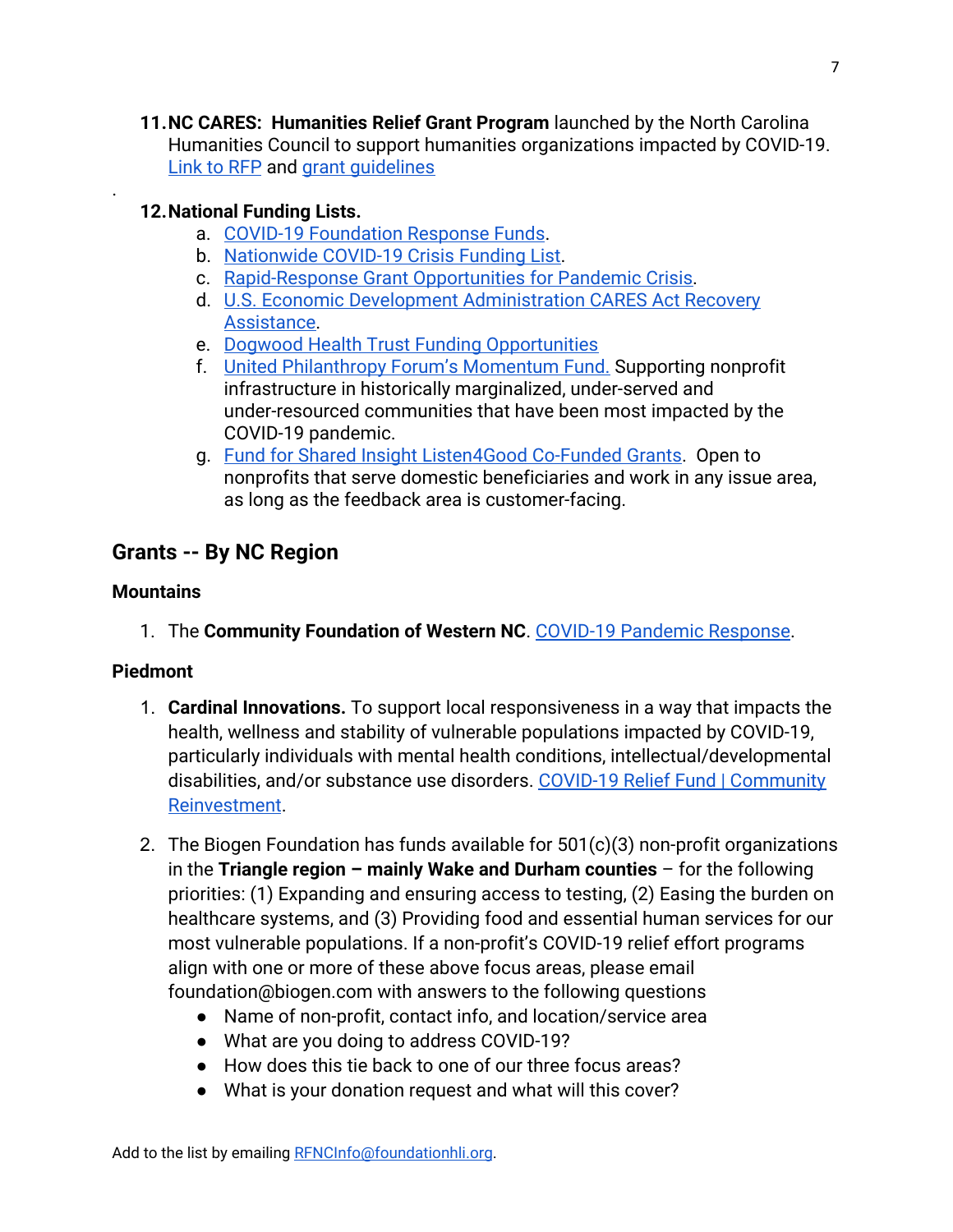- What is the expected impact?
- 3. The Winston-Salem Foundation will fund **Forsyth County** nonprofits to assist with the immediate needs of economically vulnerable populations. Application at [WSF](http://wsfoundation.org/covid-19-grants) [| COVID-19 Grants.](http://wsfoundation.org/covid-19-grants)
- 4. The Winston-Salem Foundation is offering support to help **Forsyth County** organizations to adapt their work in these uncertain times. [WSF | COVID-19](https://www.wsfoundation.org/covid-19-grants) [Grants](https://www.wsfoundation.org/covid-19-grants).
- 5. **Henderson County COVID-19 Response Fund.** [Henderson | COVID-19 Response](https://www.cfhcforever.org/henderson-county-covid-19-response-fund) [Fund.](https://www.cfhcforever.org/henderson-county-covid-19-response-fund)
- 6. **United Way of Greater High Point**. <https://www.unitedwayhp.org/covid-19-funds-application>
- 7. **United Way of the Greater Triangle.** [Apply for Funding: Rapid Response Fund](https://www.unitedwaytriangle.org/apply-for-funding-rapid-response-fund/).
- 8. **Gaston County.** [Gaston | COVID-19 Virus Relief Fund.](http://www.cfgaston.org/Receive/COVID-19VirusReliefFund.aspx)
- 9. **Mecklenburg County**. With a special emphasis on our community's most vulnerable residents.<https://uwcentralcarolinas.org/grants/COVID>.
- 10.**Clemmons and Yadkin County**.<https://www.clemmonsfoundation.org/covid19>

#### **Coastal Plains**

1. **Outer Banks Community Foundation.** [OBX | Rapid Response Grants](https://www.obcf.org/grants/rapid-response-grants/).

#### **Loans**

- 1. **US Small Business Administration Economic Injury Disaster Loan Program.** [SBA | Coronavirus \(COVID-19\)](https://www.sba.gov/disaster-assistance/coronavirus-covid-19). [Información en español](https://www.sba.gov/page/coronavirus-covid-19-orientacion-y-recursos-de-prestamos-para-pequenas-empresas).
- 2. **SBA Paycheck Protection Program.** Federal forgivable loan program to small businesses to pay their employees during the COVID-19 crisis. Loans will be forgiven if "(1) The loan proceeds are used to cover payroll costs, and most mortgage interest, rent, and utility costs over the 8 week period after the loan is made; and (2) employee and compensation levels are maintained." Details: [SBA](https://home.treasury.gov/system/files/136/PPP%20Borrower%20Information%20Fact%20Sheet.pdf) [PPP Fact Sheet](https://home.treasury.gov/system/files/136/PPP%20Borrower%20Information%20Fact%20Sheet.pdf). **Apply through your bank.**
- 3. **Golden LEAF Foundation NC COVID-19 Rapid Recovery Lending Program.** [English](https://ncrapidrecovery.org/) | [Español](https://espanol.threadcap.org/).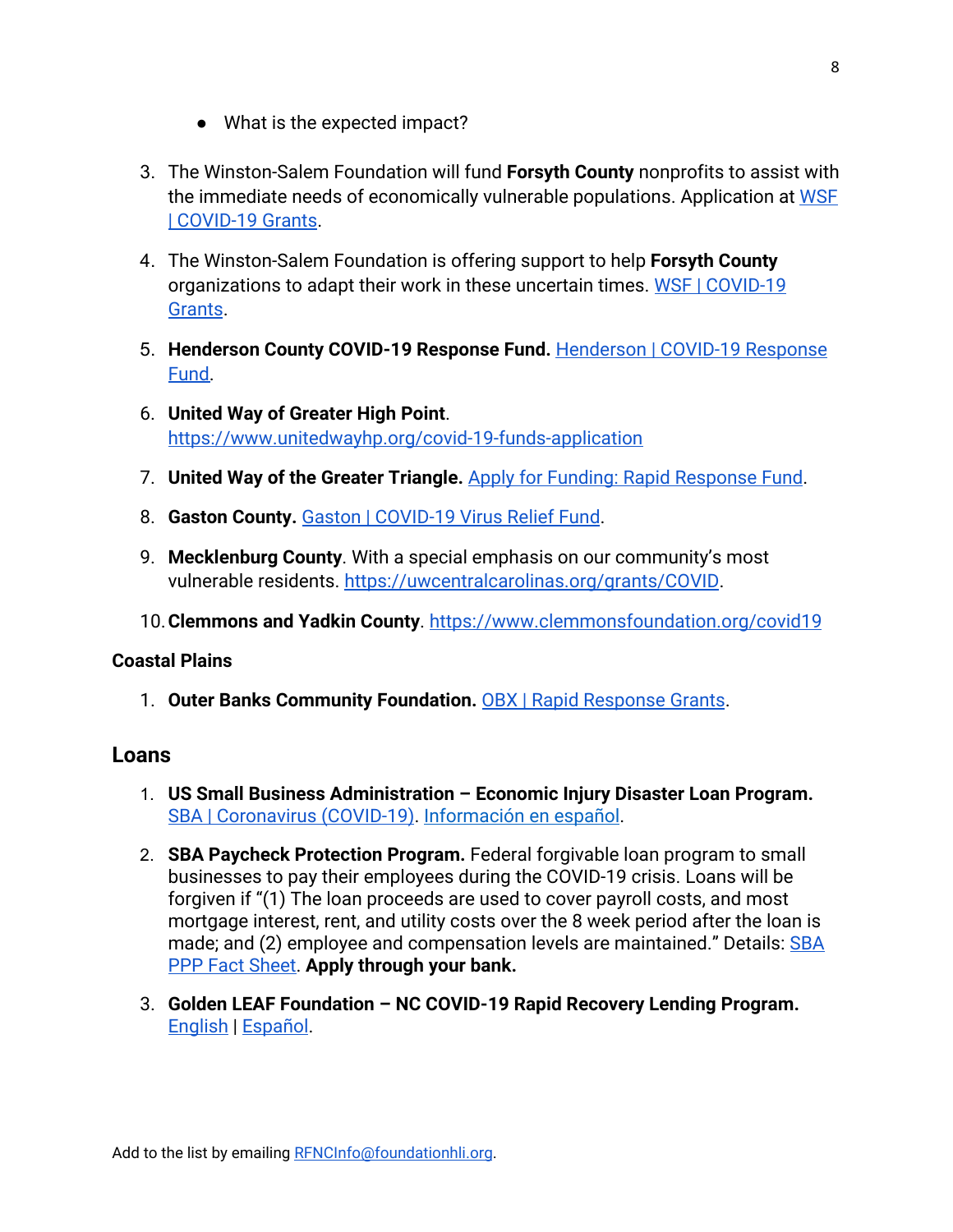- 4. **NEW:** [COVID-19 Federal Rural Resource Guide.](https://www.rd.usda.gov/sites/default/files/USDA_COVID-19_Fed_Rural_Resource_Guide.pdf) Opportunities for technical, training, and management assistance; financial assistance; and state and local assistance. Developed by the US Department of Agriculture.
- 5. **[Loans Available for Nonprofits](https://www.councilofnonprofits.org/trends-policy-issues/loans-available-nonprofits-the-cares-act-public-law-116-132)** [in the CARES Act \(Public Law 116-132\)](https://www.councilofnonprofits.org/trends-policy-issues/loans-available-nonprofits-the-cares-act-public-law-116-132)**.**

# <span id="page-8-1"></span>**Resources for Specific Communities**

## <span id="page-8-0"></span>**Faith Communities**

- 1. [Rural Faith Communities](https://iei.ncsu.edu/faith/).
- 2. [Resources for Houses of Worship](https://docs.google.com/document/d/1jmgXMdI-rklxeW_Nc_fwn1vNuOGox4eXX0ekjtxUj9s/edit?usp=sharing) from [FEMA Region II Preparedness](https://www.fema.gov/region-ii-national-preparedness) and Resilience webinar entitled "Houses of Worship Emergency Planning and Reconstitution - a Pastor's Perspective.
- 3. NC State Institute for Emerging Issues **[Rural Faith Communities. Connecting in](https://iei.ncsu.edu/faith/) [Crisis: COVID-19 open space faith leader weekly convos.](https://iei.ncsu.edu/faith/)**
- 4. [NC Council of Churches Partners in Health & Wholeness Collaborative](https://www.ncchurches.org/programs/phw/collaborative/). **[COVID-19 resources.](https://www.ncchurches.org/covid-19-resources/)**

## **Farmers and Farmworkers**

- 1. [Coronavirus: Recursos Para la Comunidad | CATA](https://cata-farmworkers.org/recursos-para-la-comunidad/)
- 5. [SAF | Your Employment and COVID-19](https://saf-unite.org/sites/default/files/know_your_rights_-_ui_covid_2020-_english.pdf)
- 6. **Episcopal Farmworker Ministry.** [Request for donations](https://drive.google.com/open?id=1DRHq64bmwQw3oBCWOnxnPuY-qHV9XPGy) to support immigrants and farmworkers during the coronavirus pandemic. Apply for emergency funds.
- 7. Harvie helps farms selling through a CSA or farm share. [Harvie for Farms -](https://www.harvie.farm/forfarmers/) [Increase Direct-to-Consumer Farm Sales](https://www.harvie.farm/forfarmers/).
- 8. [Where to Buy Local: On-Farm Pickups & More!](https://www.carolinafarmstewards.org/on-farm-pickups/)
- 9. Direct to consumer marketing for meat producers. [Meat Suite.](https://cefs.ncsu.edu/food-system-initiatives/nc-choices/meatsuite/)
- 10.[NCDA Visit NC Farms App](https://visitncfarmstoday.com/).Online resource for farmers to advertise which farms need assistance and/or which ones have roadside stands.

## **Migrant Communities**

1. [Immigrant Access to Health Care & Benefits in Time of Emergency | NC Justice](https://www.ncjustice.org/publications/immigrant-access-to-health-care-benefits-in-time-of-emergency/) [Center](https://www.ncjustice.org/publications/immigrant-access-to-health-care-benefits-in-time-of-emergency/).

## **People with Disabilities / Differently-Abled**

1. **Disability Rights NC** has a wealth of resources for serving people with different abilities. [English](https://disabilityrightsnc.org/updates-and-resources-on-covid-19-coronavirus/) | [En español.](https://disabilityrightsnc.org/actualizaciones-y-recursos)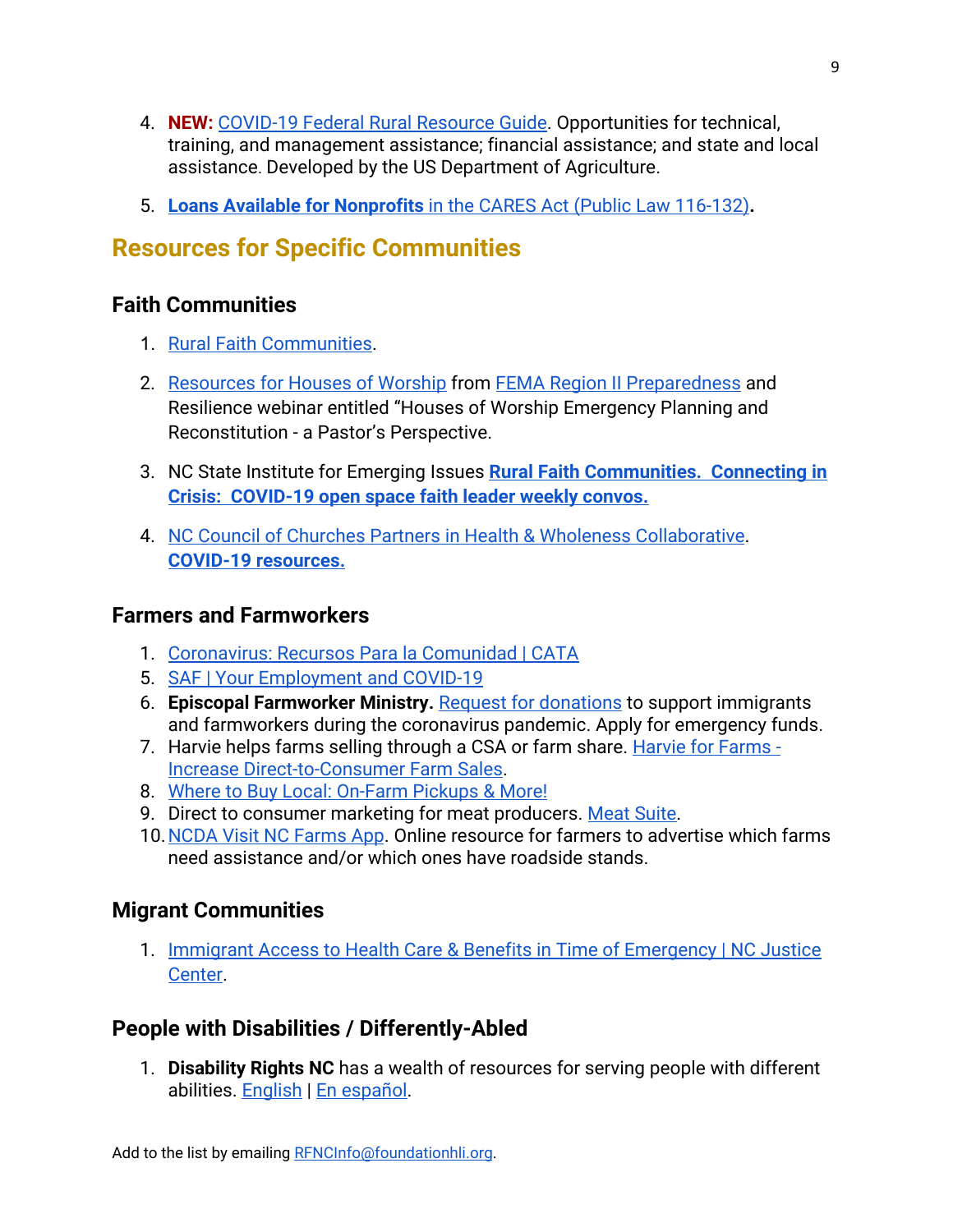2. **Intellectual and Developmental Disability.** Green Mountain Self-Advocates has developed **materials about COVID-19 targeted to individuals with intellectual and developmental disabilities written in plain language**. [English](https://selfadvocacyinfo.org/wp-content/uploads/2020/03/Plain-Language-Information-on-Coronavirus.pdf) | [En español](https://selfadvocacyinfo.org/wp-content/uploads/2020/03/Spanish-Plain-Language-Information-on-Coronavirus.pdf).

### **Justice-Involved Individuals**

- 1. **Wash Away Unemployment and Home Transition Network.** In collaboration with our North Carolina Local Re-entry Council and North Carolina Department of Public Safety, Wash Away Unemployment works to provide transitional housing for justice-involved individuals.<http://www.1homeplan.org/>.
- 2. **[Funders for LGBTQ Issues](https://lgbtfunders.org/covid-19-response/)**. A hub of resources and information for funders seeking to address the unique needs of the LGBTQ communities in the COVID-19 pandemic.
- **3. [National Center for Transgender Equality COVID-19 Mutual Aid and Emergency](https://transequality.org/covid19/mutual-aid-and-emergency-funds) [Funds.](https://transequality.org/covid19/mutual-aid-and-emergency-funds)**

## **Students**

- 1. **Free Home Access to Broadband and Wi-Fi** from Spectrum for 60 Days For New K-12 and College Student Households and More. [Learn More.](https://corporate.charter.com/newsroom/charter-to-offer-free-access-to-spectrum-broadband-and-wifi-for-60-days-for-new-K12-and-college-student-households-and-more)
- 2. **Free or Affordable Internet Access.**
	- a. [COVID-19 Internet Service Offerings](https://www.ncbroadband.gov/covid19broadband/).
	- b. Free public wifi. [https://wifi.xfinity.com/.](https://wifi.xfinity.com/)
- 3. **Free or reduced cost services** like medical care, food, job training, and more on NC Community College Campuses. <https://nccommunitycolleges.auntbertha.com/>
- 4. **New or refurbished technology to facilitate distance learning** for community partners, k-12 schools and universities from Lenovo. [Learn More](https://www.surveymonkey.com/r/8LBJB8G).
- 5. **Education companies offering free subscriptions.** <http://www.amazingeducationalresources.com/>
- 6. **Free Self-Storage.** [College Students U-Haul Offers 30 Days Free Self Storage](https://www.uhaul.com/Articles/About/20625/College-Students-U-Haul-Offers-30-Days-Free-Self-Storage-Amid-Coronavirus-Outbreak/) [Amid Coronavirus Outbreak](https://www.uhaul.com/Articles/About/20625/College-Students-U-Haul-Offers-30-Days-Free-Self-Storage-Amid-Coronavirus-Outbreak/)

## **En español**

- 1. [NC DHHS COVID-19: Espanol: Recursos e Información acerca del COVID-19](https://covid19.ncdhhs.gov/materials-resources/espanol-recursos-e-informaci%C3%B3n-acerca-del-covid-19)
- 2. [Eventos Comunitarios-Community Events Home](https://www.facebook.com/AmexcanEventosComunitarios/)
- 3. [Recursos de coronavirus | WRAL](https://www.wral.com/recursos-de-coronavirus/19056650/)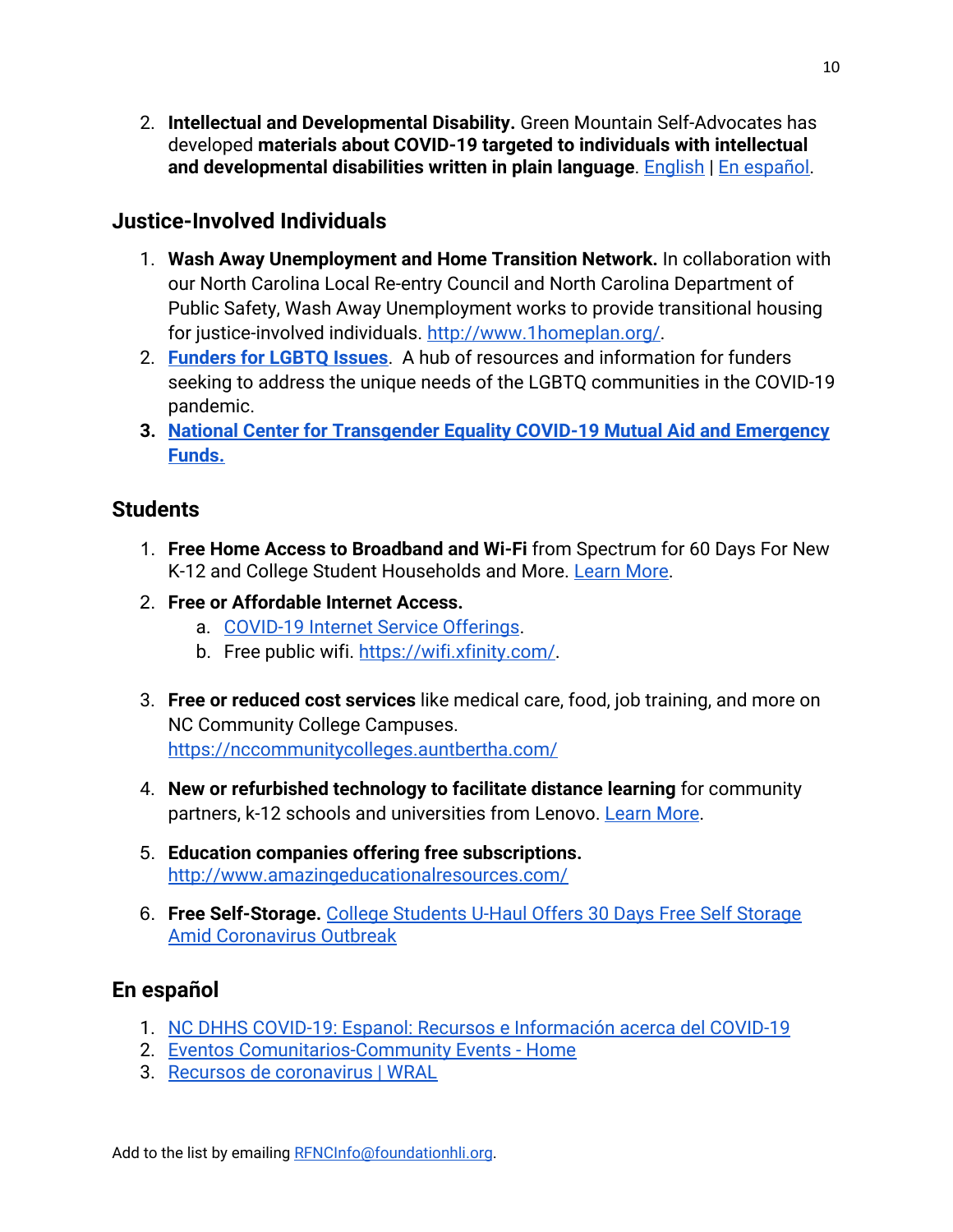# <span id="page-10-0"></span>**Public Engagement**

### **Statewide Coordination and Engagement Calls**

- 1. **Child Wellbeing.** Tuesdays at 10:00 11:00 AM. 800-320-4330, passcode 992589#. Contact [ahuffman@nccumc.org.](mailto:ahuffman@nccumc.org) Hosted by [NCVOAD.](http://ncvoad.org/)
- 2. **Emotional and Spiritual Care.** Mondays and Wednesdays at 11:00 AM. 800-320-4330, passcode 731855#. Contact [dawnbaldwingibson@aol.com](mailto:dawnbaldwingibson@aol.com). Hosted by **NCVOAD**.
- 3. **Feeding and Nutrition.** Hosted by [VolunteerNC](https://www.nc.gov/volunteer) Every Tuesday and Thursday at 4:00 - 4:45 PM. WebEx Meeting [link,](https://ncgov.webex.com/ncgov/j.php?MTID=m9626a26ab27d47cca331d488d09b76f4) password Covid-19. Hosted by *[VolunteerNC](https://www.nc.gov/volunteer)*.
- 4. **Long-Term Recovery Groups.** Fridays at 11:00 12:00 Noon. 800-320-4330, passcode 992589#. Contact [ncvoad.pres1@gmail.com.](mailto:ncvoad.pres1@gmail.com) Hosted by [NCVOAD](http://ncvoad.org/).
- 5. **Wellness Checks.** Tuesdays at 2:00 PM. WebEx Meeting [link.](https://ncgov.webex.com/webappng/sites/ncgov/meeting/download/b21e6f679b244e328364ddc02f9f042a?siteurl=ncgov&MTID=m822744597e5cba318e82ac92287b3329) Contact [Daniel.Altenau@ccharitiesdor.org](mailto:Daniel.Altenau@ccharitiesdor.org). Hosted by [NCVOAD.](http://ncvoad.org/)
- 6. **Latinx Community.** Thursdays at 1:00 PM. Webex link changes weekly. Email [VolunteerNC@nc.gov](mailto:VolunteerNC@nc.gov) to be added to the mailing list.
- 7. **Local food systems.** Thursdays at 8:30 AM. Hosted by the North Carolina Local Food Council. Zoom Meeting [link.](https://ncsu.zoom.us/j/209611614) Contact [aecruz@ncsu.edu.](mailto:aecruz@ncsu.edu)
- 8. **Faith Community -- Clergy and Lay Leaders.** Tuesdays ("HOW are you doing?") and Thursdays ("WHAT are you doing?") at 10:00 AM. Zoom [link.](https://ncsu.zoom.us/j/600811132) Hosted by [NCSU Institute for Emerging Issues](https://iei.ncsu.edu/faith/) Faith Team.
- 9. The **NC Commission on Volunteerism** is also asking community organizations to coordinate opportunities and needs with [county emergency management offices](https://www.ncdps.gov/emergency-management/em-community/directories/counties) or [local cooperative extension centers](https://www.ces.ncsu.edu/local-county-center/).

### **Surveys and Needs Assessments**

*These surveys help identify resources and gaps in communities.*

- 1. **NC Voluntary Organizations Active in Disaster**. [Survey Link](https://docs.google.com/forms/d/e/1FAIpQLScZNs5ekY6AFUmhpdYGCiOQ0a1uRYHBgeZI_3VVcmDcgAC0LA/viewform).
- 2. **Office of the Governor and funders**. [Survey Link](https://www.surveymonkey.com/r/ZY88SF5).
- 3. **UNC Rural.** [Survey Link.](https://unc.az1.qualtrics.com/jfe/form/SV_6QjTAumH42gL7VP)
- 4. **For organizations conducting wellness checks**. [Survey Link](https://docs.google.com/forms/d/e/1FAIpQLSfBvObZH2z0knj60nz7oh1duioe7PfNYLuiB4hDTrSQ1rvIeg/viewform).
- 5. **NEW:** [Survey](https://unc.az1.qualtrics.com/jfe/form/SV_5v7UM0A024iWzNH) for organizations interested in 2020 summer student internships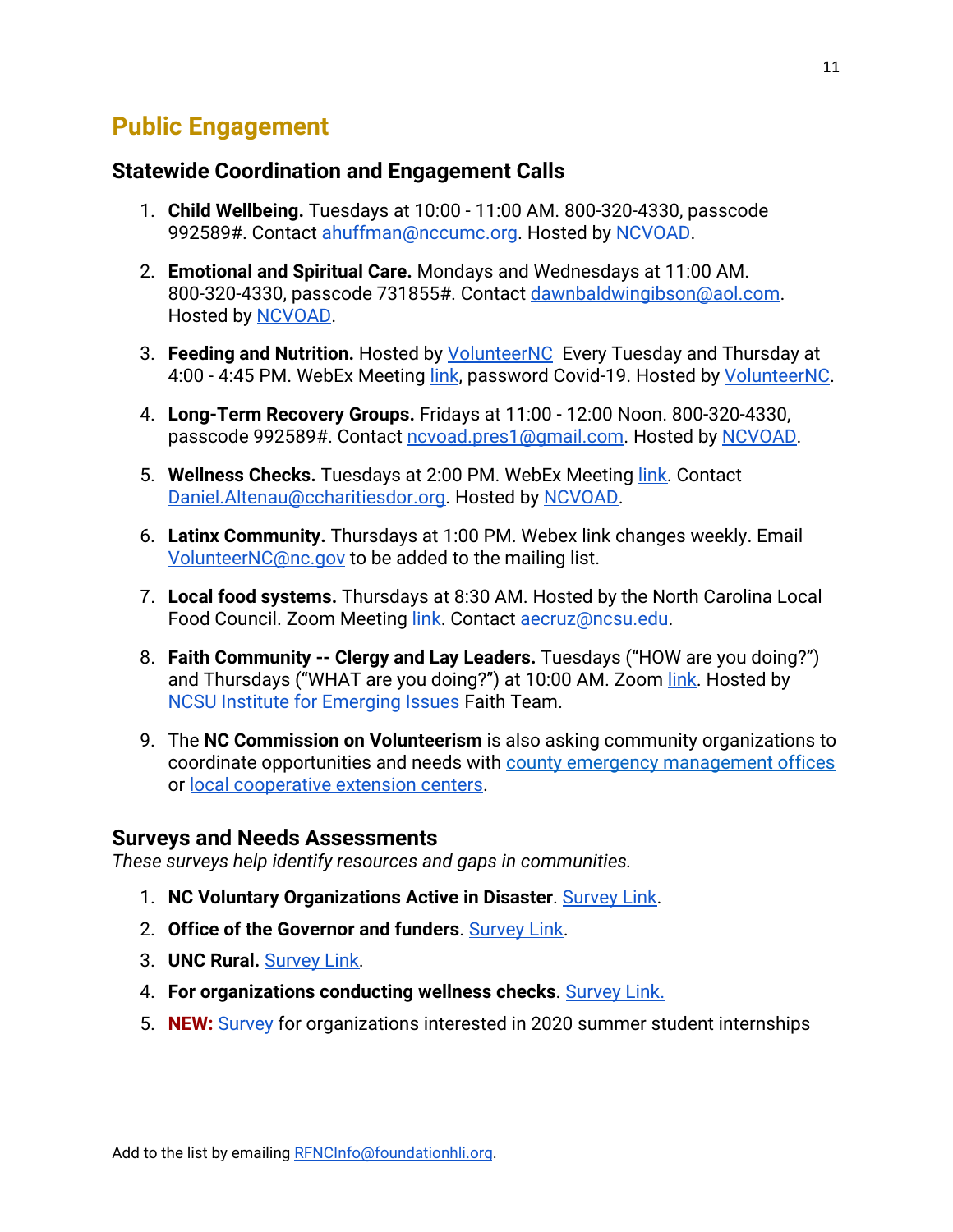# <span id="page-11-0"></span>**Policy and Advocacy**

- 1. **NEW:** COVID-19 and Health Disparities. Report by the Western NC Health Network. [Report](https://www.wnchn.org/wp-content/uploads/2020/05/COVID-19-and-Health-Disparities-Report_5.13.20.pdf?x41878).
- 2. **NC General Assembly Public Input for House Select Committee on COVID-19.** The [House Select Committee on COVID-19](https://drive.google.com/open?id=1vK_kMXn4m-zik0nyOB4KcCnwgrh5J9XU) is organized into four [working groups.](https://www.ncleg.gov/Files/Committees/2019/House/COVID-19/WorkingGroups.pdf) The Committee instead invites remote participation through a comment portal. [Request For Comments - North Carolina General Assembly.](https://www.ncleg.gov/RequestForComments/33)
- 3. **NC United for Survival and Beyond.** [Platform](https://survivalandbeyond.info/).
- 4. **The Opportunity Agenda.** [Talking About COVID-19: A Call for Racial, Economic,](https://www.opportunityagenda.org/explore/insights/talking-about-covid-19-call-racial-economic-and-health-equity) [and Health Equity.](https://www.opportunityagenda.org/explore/insights/talking-about-covid-19-call-racial-economic-and-health-equity)
- 5. **Budget and Tax Center | NC Justice Center**. [COVID-19 Response.](https://www.ncjustice.org/covid-19-response/)
- 6. **Energy Efficiency for All.** [Policy Responses to COVID-19](https://www.energyefficiencyforall.org/covid-19/).
- 7. [COVID-19 Farmers Market Advocacy Toolkit.](https://docs.google.com/document/d/1lV34JQ58fhtwioBYJ9TJx7MvrO6t8a39homfEYYYFh0/edit#heading=h.9jyytftyr1r0)
- 8. **NCIOM: State Responses and Federal Legislation to Address the Crisis.** [http://nciom.org/wp-content/uploads/2020/04/COVID-Brief\\_final2.pdf](http://nciom.org/wp-content/uploads/2020/04/COVID-Brief_final2.pdf)
- 9. **Farmers and Farmworkers.**
	- a. [RAFI-USA COVID-19 Policy Response Recommendations Rural](https://www.rafiusa.org/blog/rafi-usa-covid-19-federal-response-recommendations/) [Advancement Foundation International-USA](https://www.rafiusa.org/blog/rafi-usa-covid-19-federal-response-recommendations/)
	- b. [Student Action with Farmworkers.](https://www.saf-unite.org/)
	- c. [NFWM | COVID-19 and the Risks to Farm Workers.](http://nfwm.org/current-campaigns/statement-on-covid-19-and-the-risks-to-farmworkers/)
- 10.**Carolina Small Business Development Fund.** [COVID-19 Impacts](http://carolinasmallbusiness.org/wp-content/uploads/2020/04/COVID-19-NC-Small-Business-Impacts-Report.pdf).
- 11.[Reimagining Strategy in Context of the COVID-19 Crisis: A Triage Tool](https://centerforcommunityinvestment.org/blog/reimagining-strategy-context-covid-19-crisis-triage-tool). Developed by the Center for Community Investment.
- 12.**The Association of Mexicans in North Carolina** (AMEXCAN) [Eastern North](https://docs.google.com/forms/d/e/1FAIpQLSfn0LaJMEeDHYEjUEyzVYPPGXrtNkJ3DTNELj3rB7bsHqciww/viewform) [Carolina Rural Collaborative](https://docs.google.com/forms/d/e/1FAIpQLSfn0LaJMEeDHYEjUEyzVYPPGXrtNkJ3DTNELj3rB7bsHqciww/viewform)

## **News and Research About Equity in COVID-19 Outcomes**

- 1. [Coronavirus poses a threat to a major NC food producer: the immigrant](https://www.newsobserver.com/news/coronavirus/article241444926.html) [farmworker.](https://www.newsobserver.com/news/coronavirus/article241444926.html)
- 2. [Disaster Justice for All: The Need for a More Equitable and Just Recovery Lens.](https://hazards.colorado.edu/news/research-counts/disaster-justice-for-all-the-need-for-a-more-equitable-and-just-recovery-lens)
- 3. [How Coronavirus Is Crippling Rural Health Care, Especially for Latinos.](https://salud-america.org/coronavirus-is-crippling-rural-health-care-for-latinos/)
- 4. [How the coronavirus is impacting rural areas](https://www.youtube.com/watch?v=uqGXzWCD9Xk)
- 5. [Location Data Says It All: Staying at Home During Coronavirus Is a Luxury](https://www.nytimes.com/interactive/2020/04/03/us/coronavirus-stay-home-rich-poor.html)
- 6. [Mayors Move to Address Racial Disparity in Covid-19 Deaths](https://www.wsj.com/articles/black-hispanic-new-yorkers-account-for-disproportionate-number-of-coronavirus-deaths-11586359447).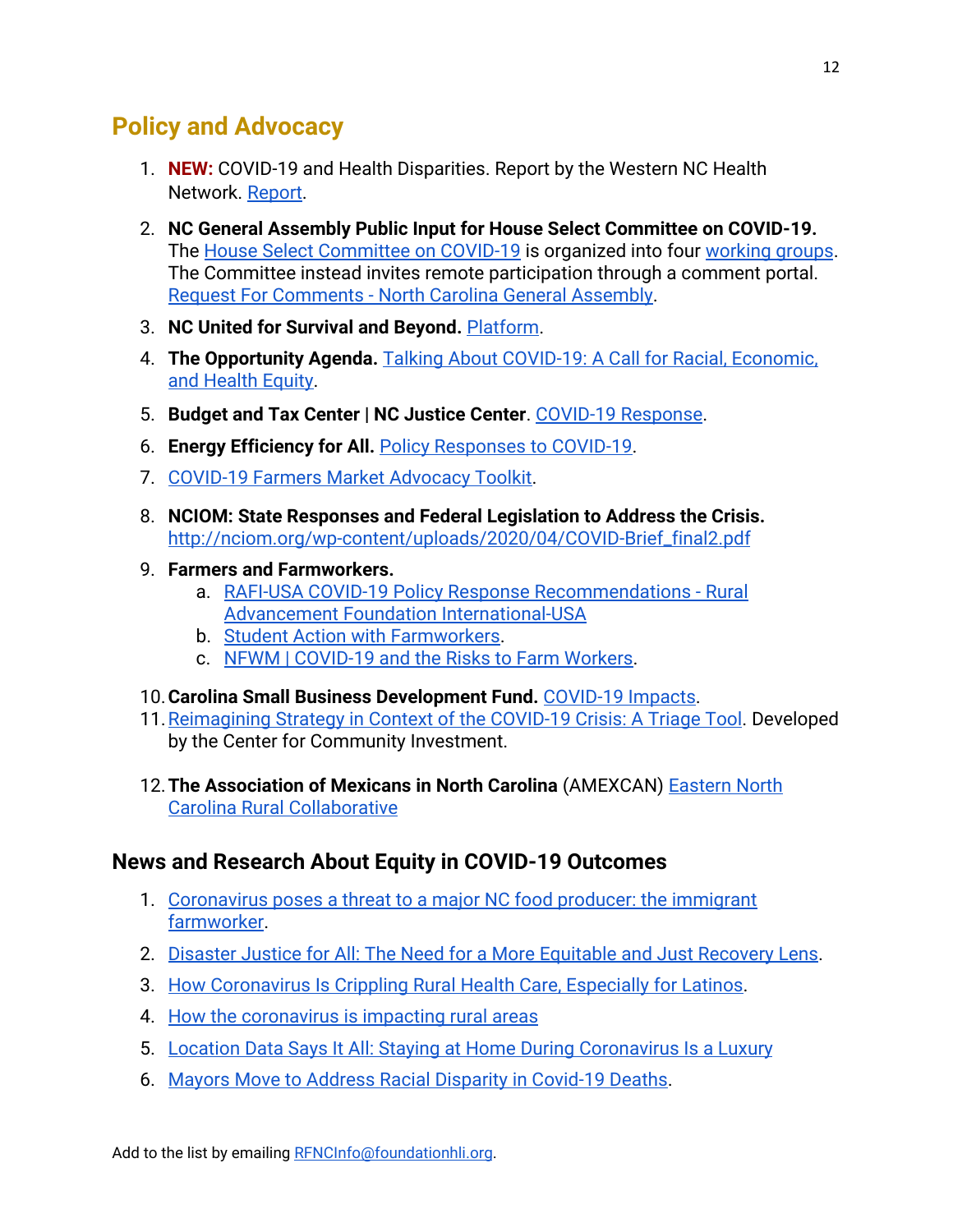- 7. [NRHA Breaks Down the Rural Impact of the Latest COVID-19 Stimulus Package](https://www.ruralhealthweb.org/blogs/ruralhealthvoices/march-2020/nrha-breaks-down-rural-covid-19-stimulus-impact).
- 8. [National Committee for Responsive Philanthropy: Articles, Op-Eds, and Reports](https://www.ncrp.org/blog/covid-19/covid-19-resources#1584758852668-bd936860-41a3).
- 9. [COVID-19 pay cuts, job losses hit Hispanics more than Americans overall](https://www.pewresearch.org/fact-tank/2020/04/03/u-s-latinos-among-hardest-hit-by-pay-cuts-job-losses-due-to-coronavirus/).
- 10.[Underlying Health Disparities Could Mean Coronavirus Hits Some Communities](https://www.npr.org/sections/health-shots/2020/04/01/824874977/underlying-health-disparities-could-mean-coronavirus-hits-some-communities-harde) [Harder](https://www.npr.org/sections/health-shots/2020/04/01/824874977/underlying-health-disparities-could-mean-coronavirus-hits-some-communities-harde).
- 11.[On Being Black, Southern And Rural In The Time Of COVID-19](https://www.essence.com/feature/black-southern-rural-covid-19-coronavirus/).
- 12.[The Effect of the Coronavirus on America's Black Communities](https://www.newyorker.com/news/our-columnists/the-black-plague).

# <span id="page-12-0"></span>**Web Conferencing and Remote Work Tools**

### 1. **Virtual Meetings**

- a. **Google Hangouts.** Upgraded service is free for a limited time. [Connecting](https://cloud.google.com/blog/products/g-suite/helping-businesses-and-schools-stay-connected-in-response-to-coronavirus) [businesses and educators with advanced Hangouts Meet capabilities.](https://cloud.google.com/blog/products/g-suite/helping-businesses-and-schools-stay-connected-in-response-to-coronavirus)
- b. **Webex.** Upgraded service is free for a limited time.[Webex Cisco Webex](https://help.webex.com/en-us/n80v1rcb/Cisco-Webex-Available-Free-in-These-Countries-COVID-19-Response) [Available Free in These Countries \(COVID-19 Response\)](https://help.webex.com/en-us/n80v1rcb/Cisco-Webex-Available-Free-in-These-Countries-COVID-19-Response)
- c. **Zoom** is hosting **weekly webinars teaching users how to schedule and convene meetings** using their software. [Registration Link](https://zoom.us/webinar/register/weeklylivedemo?id=1805&zcid=1609).
- 2. **Slack** is a tool for collaborative remote teams. Upgraded service is free for a limited time. [Slack for Nonprofits during COVID-19](https://slack.com/help/articles/360045240813-Slack-for-Nonprofits-during-COVID-19).
- 3. **TechSoup** has created a [free track of courses](https://www.ruralhealthweb.org/programs/resources/covid-19-resources) to provide information and tools for organizations pivoting to remote work.

# <span id="page-12-1"></span>**Volunteer**

- 1. [VolunteerNC | Disaster Assistance](https://www.nc.gov/agencies/volunteer/disaster-assistance).
- 2. [Activate Good | How to help Triangle area causes.](https://activategood.org/covid19/)
- 3. [Crisis Cleanup](https://www.crisiscleanup.org/). [On-demand webinar demonstration.](https://docs.google.com/forms/d/e/1FAIpQLSd-OYs6dZFwHQFDcYW3aRjya9c5j-Lg2nvG-OpQlWZPRU6ufQ/viewform?vc=0&c=0&w=1)
- 4. [Carolina COVID-19 Student Service Corps](http://go.unc.edu/ipep-cssc)
- 5. [For Attorneys,](https://ncprobono.org/disaster/) [Disaster Legal Services Training](https://ncprobono.org/resource/disaster-legal-services-bootcamp/)
- 6. **The NIEHS Worker Training Program (WTP)** developed resources for protecting workers involved in emergency response and cleanup activities. [COVID-19.](https://tools.niehs.nih.gov/wetp/index.cfm?id=2591)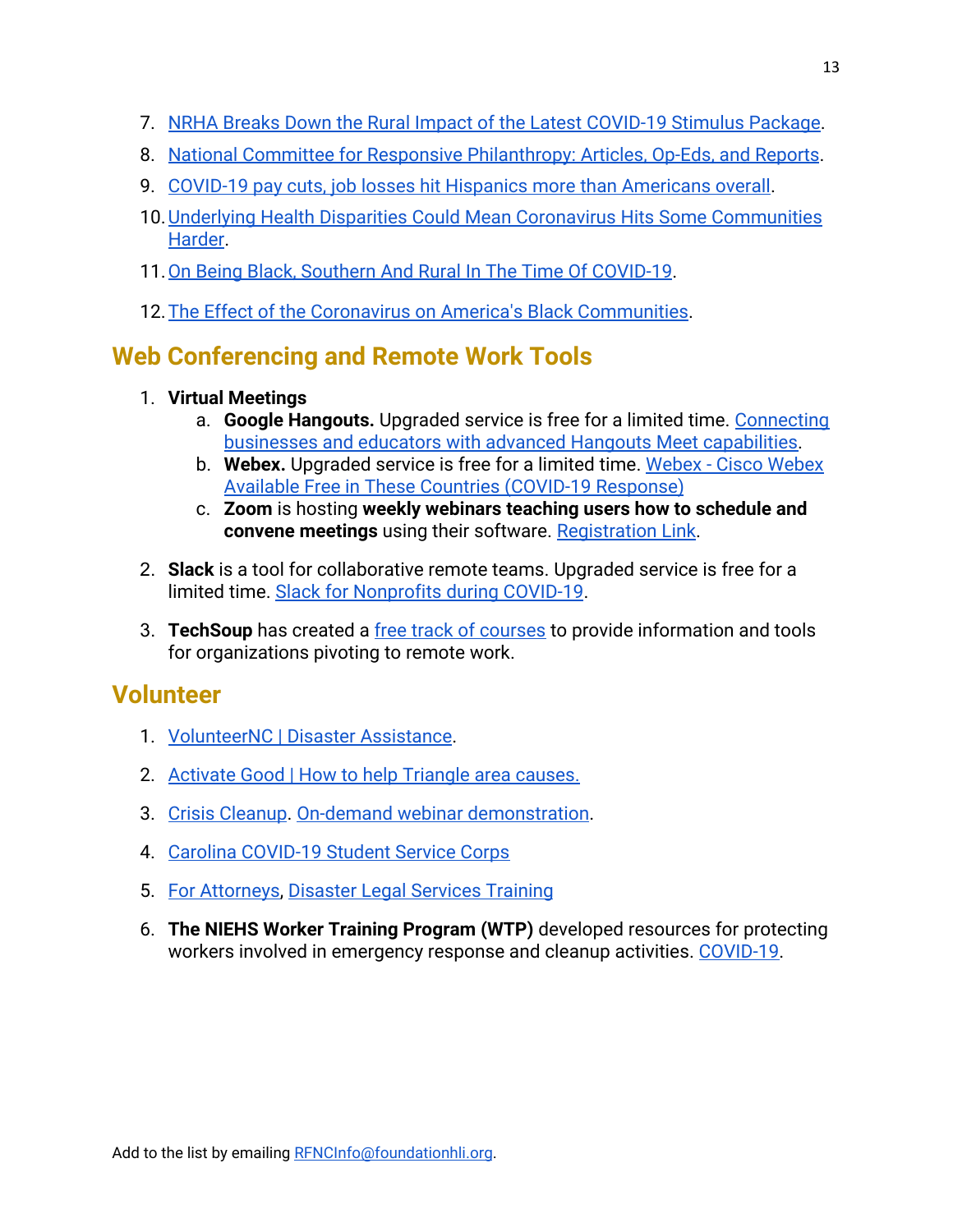## <span id="page-13-0"></span>**Bonus**

## **Resource Guides, Resource Guides, and More Resource Guides**

- 1. **For artists.**
	- a. [NC Arts Council](https://files.nc.gov/ncarts/covid-19_content_resources_guide_for_artists.pdf).
	- b. [Orange County Arts Commission Covid-19 Resources.](https://artsorange.org/covid-19/covid19-resources/)

### 2. **For funders.**

- a. [Center for Disaster Philanthropy](https://disasterphilanthropy.org/blog/diseases/covid-19-approaches-for-funders).
- b. [National Committee for Responsive Philanthropy.](https://www.ncrp.org/blog/covid-19)
- c. [Center for Effective Philanthropy.](https://cep.org/joint-pso-statement/)

### 3. **For lawyers and legal needs.**

- a. [Legal Aid NC | Disaster Relief Resources](https://ncprobono.org/disaster/)
- b. [NC Pro Bono Resource Center | Coronavirus COVID-19](http://www.legalaidnc.org/get-help/self-help-library/disaster-relief/coronavirus-covid-19)

#### 4. **For medical providers.**

- a. [Community Care of NC](https://www.communitycarenc.org/newsroom/coronavirus-covid-19-information)**.**
- b. **Webinars for Healthcare Providers.** NC DHHS, CCNC, and NC AHEC are hosting webinars on COVID-19 healthcare topics for providers every **Thursday from March 19th to April 23rd at 5:30 p.m.**  [Register](https://zoom.us/webinar/register/WN_-B1t8DJXRoOfmZOrOR5LEw).

#### 5. **For nonprofits.**

- a. [NC Center for Nonprofits Nonprofit Resources](https://www.ncnonprofits.org/resources/pandemicresources).
- b. [National Council of Nonprofits](https://www.councilofnonprofits.org/nonprofits-and-coronavirus-covid-19).
- c. [Triangle Community Foundation For Nonprofits & Students.](https://trianglecf.org/giving/disaster-relief/covid-19-response-resources-for-nonprofits-students/)
- d. [Chronicle of Philanthropy For Nonprofits to the Coronavirus.](https://www.philanthropy.com/article/Responding-to-the-Coronavirus/248231?cid=cpw_rnt&utm_campaign=NPcovid19&utm_content=122957084&utm_medium=social&utm_source=twitter&hss_channel=tw-9481992)

#### 6. **For rural communities.**

- a. [COVID-19 Federal Rural Resource Guide](https://www.rd.usda.gov/sites/default/files/USDA_COVID-19_Fed_Rural_Resource_Guide.pdf)
- b. [National Rural Health Association](https://www.ruralhealthweb.org/programs/resources/covid-19-resources).
- c. [NC AHEC and Office of Rural Health](https://www.ncahec.net/covid-19/webinars/).
- d. [United Way Tar River Region-Halifax County COVID-19 Community](https://docs.google.com/document/d/1uZybnWmFqiYvKed0WHo4Lr7Ohg_UxlVF-OyG9TK8XfQ/edit?usp=sharing) [Resources.](https://docs.google.com/document/d/1uZybnWmFqiYvKed0WHo4Lr7Ohg_UxlVF-OyG9TK8XfQ/edit?usp=sharing)
- e. **NEW:** [Gethelprocknc.com](https://gethelprocknc.com/) One stop resources providing local information for Rockingham, Casell and Stokes counties.
- 7. **For civil discourse.** [Coronavirus \(Life in the Time of Corona\)](https://www.livingroomconversations.org/topics/coronavirus-life-in-the-time-of-corona/).
- 8. **For communities impacted by contaminants.** [Duke University Superfund](https://sites.nicholas.duke.edu/superfund/community-engagement-in-the-time-of-covid-19) [Research Center](https://sites.nicholas.duke.edu/superfund/community-engagement-in-the-time-of-covid-19)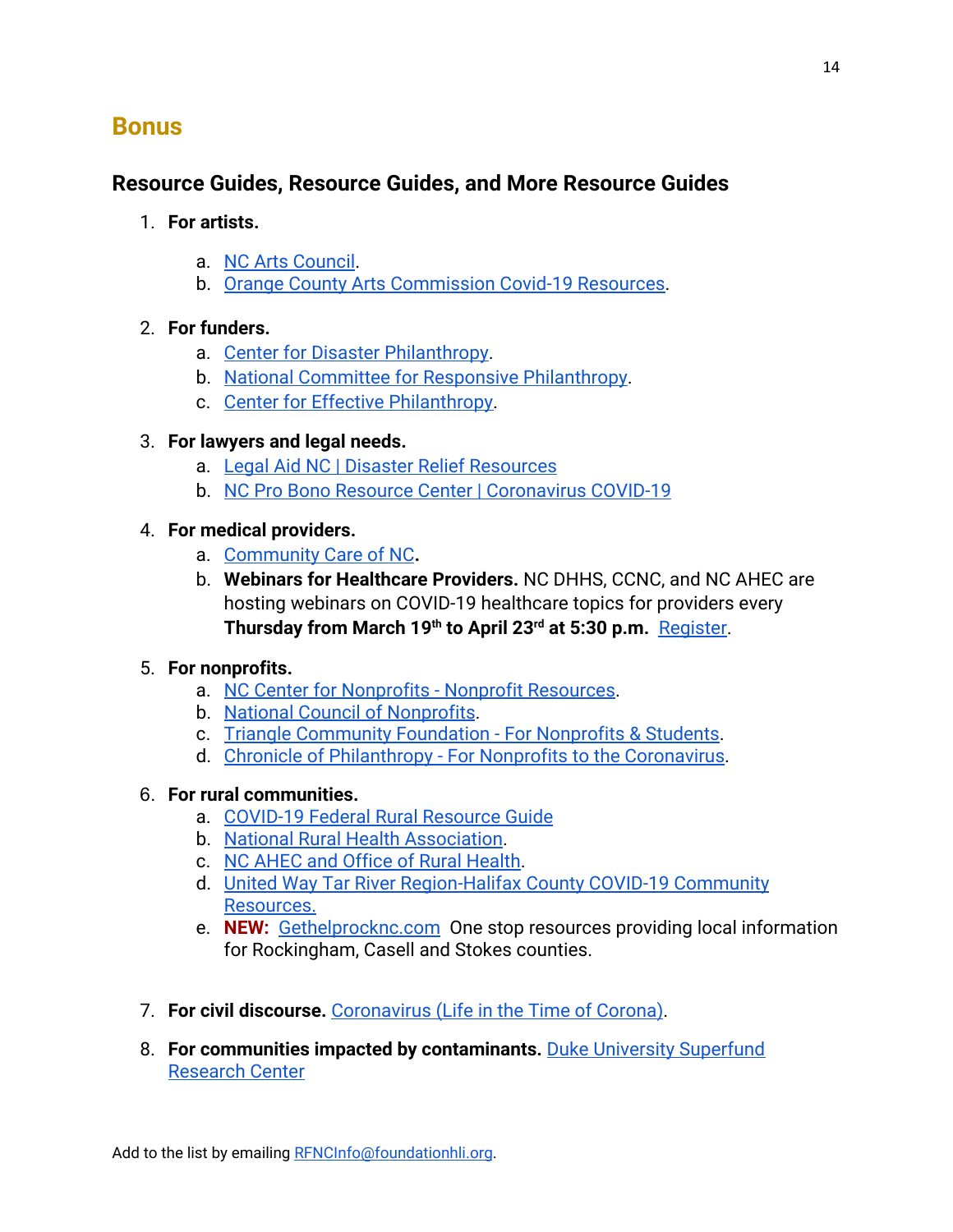9. **For gig workers.** [Gig workers and COVID-19](https://gigworkersrising.org/get-informed/covid19-resources/).

## **Success Stories and Models to Replicate!**

*A collection of successful community collaborations and models for how to adapt your service provision in this weird time. Share your story or model at [RFNCInfo@foundationhli.org](mailto:RFNCInfo@foundationhli.org).*

- 1. **McDowell County Emergency Food Resources English and Spanish.** The result of a collaboration between the Foothills Food Hub, Local Food Advisory Council, and Centro Unido Latino-Americano. [https://bit.ly/English\\_SpanishLiveFoodResourceList](https://bit.ly/English_SpanishLiveFoodResourceList)
- 2. **Community colleges donate medical supplies, install community WiFi, help small businesses survive COVID-19 pandemic.** [How community colleges are](https://www.nccommunitycolleges.edu/news-center/news/how-community-colleges-are-helping-during-covid-19-pandemic-list) [helping during COVID-19 pandemic \(list\)](https://www.nccommunitycolleges.edu/news-center/news/how-community-colleges-are-helping-during-covid-19-pandemic-list).
- 3. **NEW: N.C. Cooperative Extension offices are working with local partners to distribute seed packs and start guides to families with kids at home during school closures.** Seed sharing has a long tradition in numerous communities and is an act of supporting each other to feed and nurture our whole community, as well as a long history within 4-H and Cooperative Extension. [Learn how you can](https://localfood.ces.ncsu.edu/local-food-farm-to-school/covidseedsharing/) [replicate this model in your community.](https://localfood.ces.ncsu.edu/local-food-farm-to-school/covidseedsharing/)
- 4. **NEW: McDowell's Local Food Advisory Council is distributing bucket gardens alongside information about emergency feeding sites.** [McDowell News | LFAC](https://www.mcdowellnews.com/news/mcdowell-lfac-kicks-off-bucket-garden-project/article_59825171-7c99-5255-9c1e-a1b335b5dec7.html) [Kicks Off Bucket Garden Project](https://www.mcdowellnews.com/news/mcdowell-lfac-kicks-off-bucket-garden-project/article_59825171-7c99-5255-9c1e-a1b335b5dec7.html).
- 5. **NEW: Face Masks for Craven**, a project of the Craven County LTRG, has distributed nearly 600 reusable cloth face masks to 9 community agencies in a single week. [https://cravendra.org/4-14-2020-update-face-masks-for-craven/.](https://cravendra.org/4-14-2020-update-face-masks-for-craven/)
- 6. **NEW: Huntsville, AL organizes and scales massive PPE production collaborative effort.** Great lessons about community collaboration and what's different during emergency response. [https://www.youtube.com/watch?v=sbEj7M3aZIg.](https://www.youtube.com/watch?v=sbEj7M3aZIg)

## **Common Gaps and Needs**

- 1. Emergency feeding and hunger relief. This is the number one issue that NC 211 receives calls about.
- 2. Child Wellbeing
	- a. Feeding
	- b. Education
	- c. Isolation